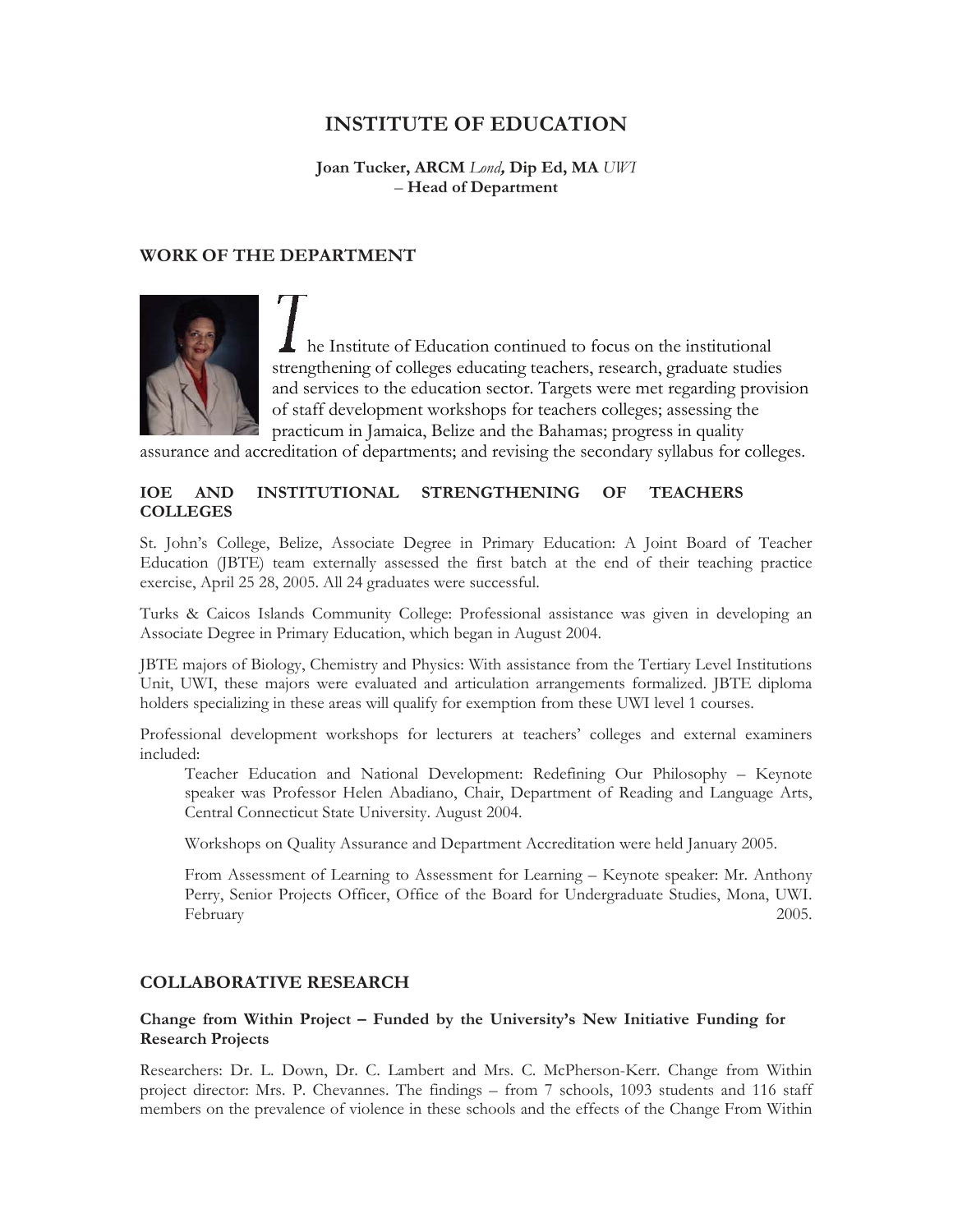intervention – were presented to the Prime Minister's Task Force on Education, the Board of the Faculty of Humanities and Education, and students and staff of Bethlehem Moravian College and Church Teachers' College. Phase 2 begins in 2005–2006. Funding to be obtained.

## **Survey: College Lecturers' Needs for Further Education**

Researchers: Professor H. Evans and Mrs. V. Davis-Morrison. Findings on how lecturers are deployed in colleges, their perceptions of UWI's graduate programmes and how far these programmes meet their needs will inform both workshops for teachers colleges and graduate studies programme planning and implementation.

## **Early Childhood Education**

Researchers: Dr. Rose Davies and Dr. Donna Chin Fatt in Jamaica, March to July. Part of a larger international study in six countries – Practicing Teachers Evaluate Their Training Retrospectively.

## **PROJECTS FOR RESEARCH AND DEVELOPMENT**

### **Caribbean Centre of Excellence for Teacher Training (CCETT), 2004 – 2005**

Director, Prof. E. Miller. In seven Caribbean countries, 14 colleges training primary school teachers and 142 primary schools with over 20,000 students in grades 1 -3 participated. Trinidad and Tobago and Barbados have since decided to join CCETT.

Student achievement in reading in the 68 project schools, measured against the Caribbean Standards for Literacy for Grades 1 to 3 in June 2005, points to each child reading by the end of grade 3.

Brain research and cognitive science as applied to teaching reading: two CCETT workshops, summer 2005, for college lecturers responsible for reading in 22 colleges and universities training primary teachers, and the Caribbean CETT reading specialists.

Caribbean CETT hosted the CETT Directors Hemispheric Conference in Kingston, "Successes and Sustainability of the CETT initiative in the Hemisphere." Professor Nigel Harris, Vice-Chancellor, UWI, gave the closing address. Support in cash or kind came from Scholastic Inc., ALCOA, Microsoft, ProQuest, the Academy for Educational Development, Cable and Wireless Foundation, the Jamaica Constabulary Force, RJR Group of Companies, and Digicel. Lecturers in the School of Education have been invited to undertake funded research.

## **UWI/HARP/JBTE Global Fund Project**

The project aims at strengthening the multi-sectoral national response to prevent the spread of and address the HIV/AIDS epidemic in Jamaica. It developed a wide range of educational materials for teachers colleges and provided several workshops for teachers college staff and students.

## **JBTE/IOE Global Fund Project**

Directors: Mrs. V. Davis-Morrison and Mrs. M. Stewart. Continuing the work of Phase 1 (UWI/HARP/JBTE Global Fund Project), the three-year JBTE/IOE Global Fund Project aims to strengthen HIV/AIDS education in colleges training teachers in Jamaica. Training workshops and writing curriculum documents will utilize the surveys and materials produced in Phase 1. Health and Family Life Curriculum Framework and the whole-school approach will be used. The US\$180,000 budget includes funded research.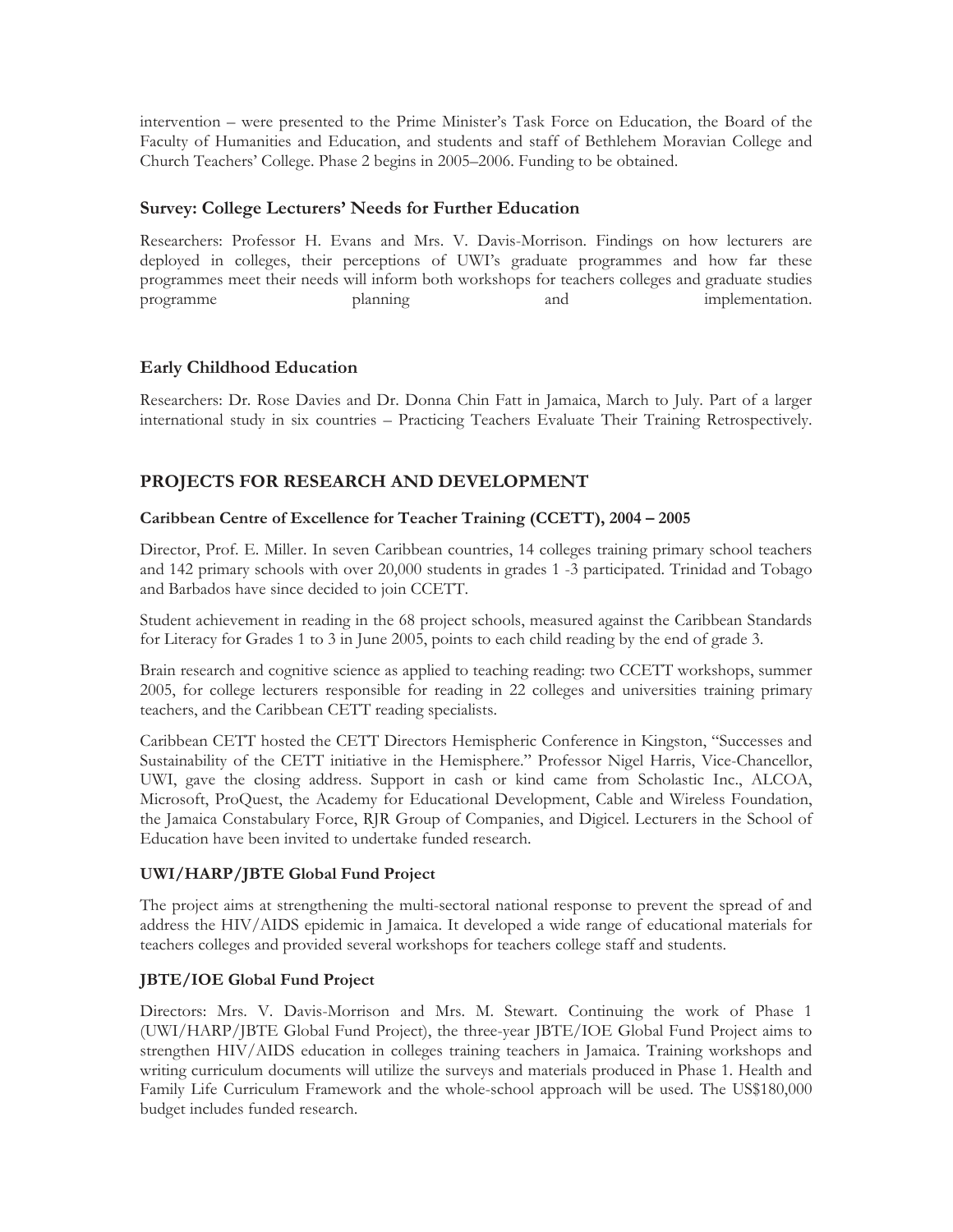#### **Environmental Education Project**

Director: Mrs. M. Collins-Figueroa. J\$1 million grant from the governments of Canada and Jamaica. The Sustainable Teacher Environmental Education Project (STEEP) II continues STEEP I to incorporate environmental education for sustainable development (EESD) into the policies of JBTE and teachers' colleges; spread a whole-college approach to EESD; and develop an EESD course for the primary programme.

## **Biodiversity Project**

JBTE/IOE collaborates with the Jamaica Environment Trust to implement a biodiversity education project in seven colleges, with J\$5.98 million from the Environmental Foundation of Jamaica.

### **Information and Communication Technology**

- . An Institute committee led by Dr. Earl Brown continued to direct the work in ICT.
- . JBTE Information Technology Committee: Chairperson: Dr. Halden Morris.

Oversees recently negotiated contracts and agreements with C&W Foundation and the Academy for Educational Development for hardware, and Microsoft Corporation for software, for concessionary rates for facilities and services to JBTE institutions.

The Wireless Wide Area Network (WWAN) subproject within CCETT was launched. First phase: linkages extended to several schools and teachers' colleges, applying videoconferencing, voice over IP, IPTV and video capture of teaching episodes.

. • JBTE building: preparing to expand ICT services to both colleges and schools.

. • Virtual-U system continued to be used in distance education (MEd On-Line), project management (CCETT and PESP), inter-college communications, and user training.

## **Publications Unit**

Two issues of the *Caribbean Journal of Education,* Vol. 25, No. 1 and No. 2, and *EduVision: Enhancing Teaching and Learning through Partnership and Technology Innovation,* the first volume in the new Institute of Education Publication Series, were published. Publications Officer was Sonia Chin, and Production Assistant was was Sherron Duffus.

## **Book Launch**

*Learning Outcomes for Early Childhood Development in the Caribbean: A Curriculum Resource Guide,* by Dr. Donna Chin Fatt and Dr. Rose Davies, was launched at the UWI, Mona, Undercroft in May 2005. The book is a product of the Child Focus II IDB Project directed by the Caribbean Child Development Centre.

## **STAFF**

**Vilma Charlton** was awarded the Order of Distinction, Officer Class, for services to Physical Education and Sport in 2004.

**Rose Davies** was on sabbatical in 2004-2005. **Donna Chin Fatt** was her replacement.

**Hyacinth Evans** served on the Research Advisory Committee of the Comparative and International Education Society.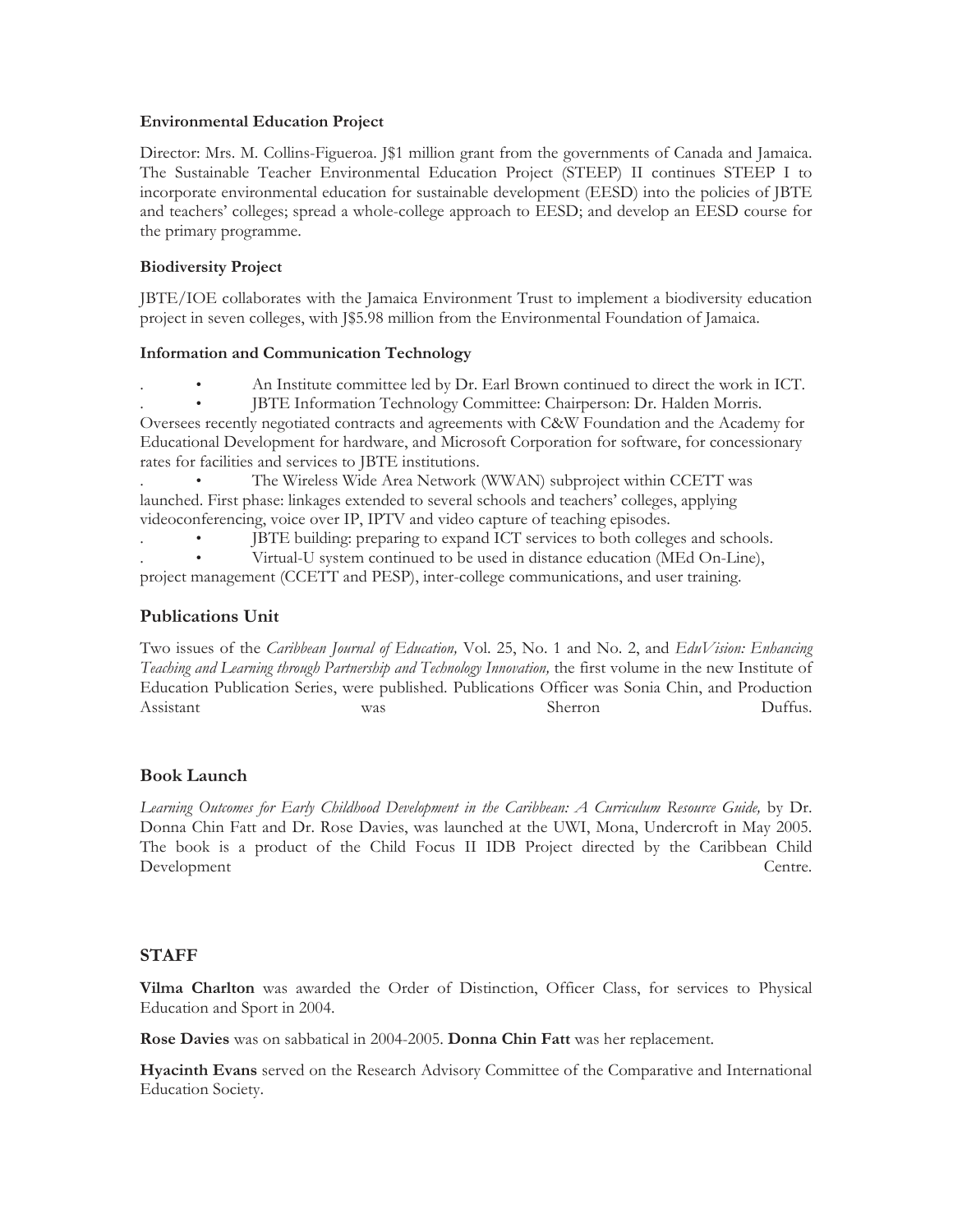**Errol Miller** was awarded the Prime Minister's Medal for Excellence in Education.

**Halden Morris** received U.S. Patent #US6,757,986 B2 for invention of a portable mini clothes and hair dryer in partnership with Rhona Miller, USA, 2004.

**Nadine Scott** led the association CREATE in hosting a four-day regional conference in Kingston: *Visual Culture: A New Paradigm for Caribbean Visual Arts Education,* June 2005.

## **PAPERS PRESENTED**

### **Miss Vilma Charlton**

• "The Role of the Track and Field Official," Jamaica Amateur Athletic Association Calendar Conference, Kingston, May 6 & 7, 2005.

## **Dr. Donna Chin Fatt**

• "Using Portfolio Assessment as Summative Assessment," Seminar for Regional Education Officers, Kingston, April 1 & 6, 2005.

### **Mrs. Marceline Collins-Figueroa**

• "Careers in Education," Career Vibes, 2005 Seminar of the Rotary Clubs of Kingston and St. Andrew with the Scientific Research Council, Kingston, April 2005.

### **Mrs. Vileitha Davis-Morrison**

• Towards the Effective Delivery of HIV/AIDS Education in Health and Family Life Education in Teachers Colleges in Jamaica. (with H. Ramsay, J. Mullings, M. Ruddock-Small,

B. Bain). Third Annual Scientific & Business Conference, Towards a Strategic Framework for HIV/AIDS Research in the Caribbean, Barbados, May 2005.

. • "The Place of HFLE in the Teacher Training Institutions: The Jamaican Experience." Review and Revision: Health and Family Life Education Curriculum Seminar for Caribbean Teachers Colleges, Barbados, April 18 -22, 2005.

## **Dr. Lorna Down**

• "Towards an Infusion Model – Literature and Education for Sustainable Development." North American Association for Environmental Education 33<sup>d</sup> Annual Conference, Biloxi, Nov. 6 -10, 2004.

• "UN Decade of Education for Sustainable Development – Engaging Teacher Education Institutions," with Charles Hopkins and Rosalyn McKeown. United Nations, April 14, 2005.

"Writing Aids' in Jamaica Kincaid's *My Brother*," 24<sup>th</sup> Annual West Indian Literature Conference, University of Rio Piedras, Puerto Rico, March 29 – April 1, 2005.

## **Prof. Hyacinth Evans**

. • "Quality in Education," Browns Town Community College Seminar, February 2005. . • Contrast between Views of Teachers and Students on Teaching: Implications for

Professional Development, CIES conference, Stanford University, March 2005.

## **Dr. Carol Hordatt Gentles**

• Qualitative Research Methods, University of Technology Seminar, Kingston, Nov. 2004.

## **Dr. Clement Lambert**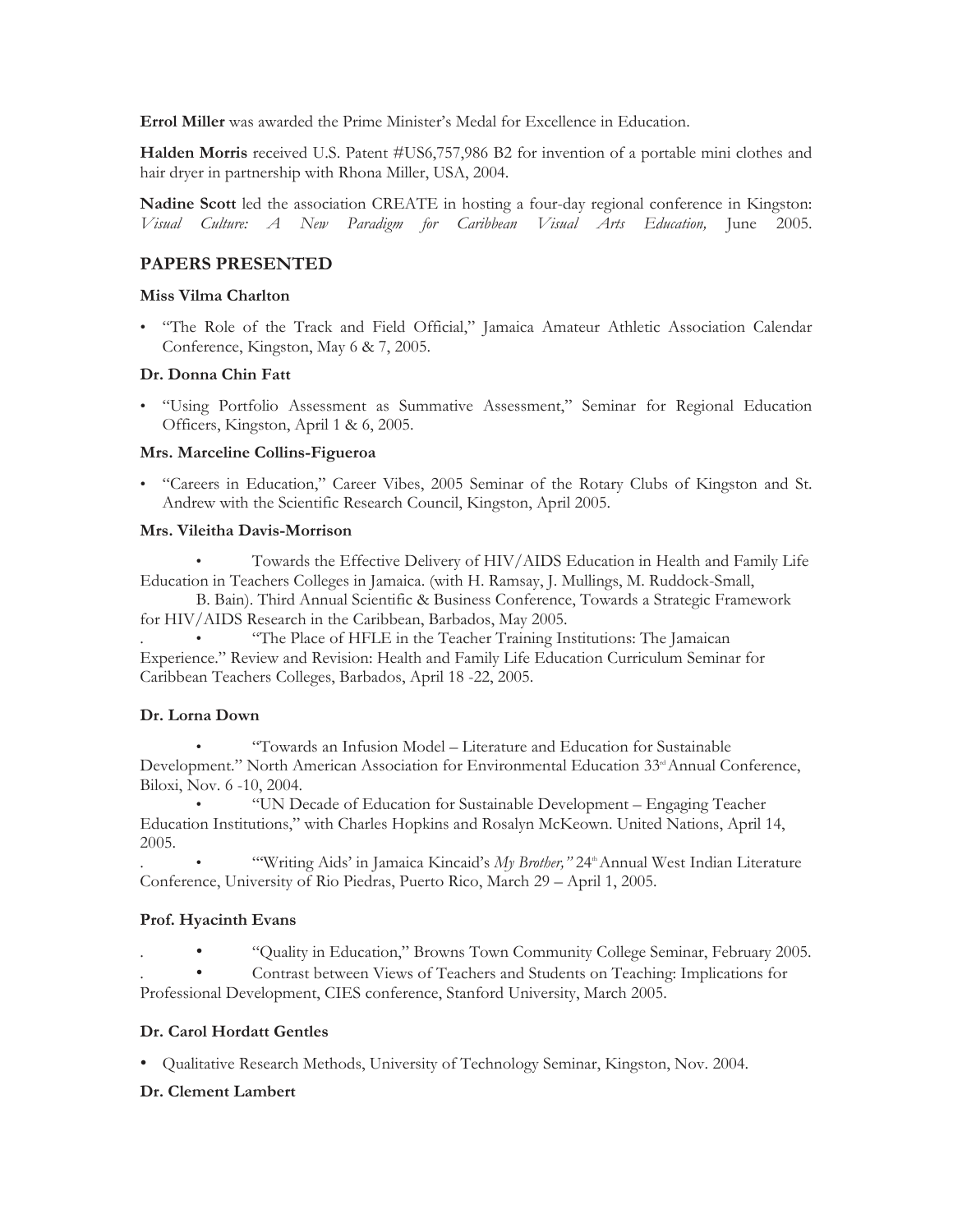. • "What Do UWI Joint Boards of Teacher Education (JBTE's) Examiners look for in classrooms? Caribbean Centre of Excellence for Teacher Training Seminar, Trinidad & Tobago, July 14, 2004.

. • "Assessment of Emotional and Behavioral Problems, Including Violence in Jamaican Adults: The Jamaican Symptom Checklist," (with Lambert, C.T.M., Douglas, K., An, J.S., Samms-Vaughan, M. E., Wright, E. Conference of Caribbean Psychiatric Association, Kingston, Nov. 2004.

## **Prof. Errol Miller**

. • "The UWI and Tertiary Education in Jamaica," Mona Academic Conference, Aug. 29, 2004.

. • "Global Citizens with a Caribbean Conscience," Keynote Address, Faculty of Humanities and Education Conference, UWI, St. Augustine, Trinidad, Oct. 14, 2004.

. • "Teacher Education: The Future Is Now," Board of Undergraduate Studies Conference on Quality Assurance, UWI, St. Augustine, Trinidad, June 9, 2005.

## **Dr. Halden Morris**

. • "Interaction with Industrial Organizations," Bachelor of Education Seminar Series, University of Technology, Jamaica, May 2005.

. • "The Engineer as an Educator," Faculty of the Built Environment, University of Technology, Jamaica, 2005.

. • "Review of Public Policies for Education, Employment and Training in Jamaica – to Determine Relevance of Data to Inform Policies," Seminar, HEART/NTA TVET Leadership Development Programme, May 2005.

. • "Reforming Technical/Vocational Education Curriculum through Interaction with Industrial & Commercial Organizations," VTDI Staff Development Seminar, March 2005.

## **Dr. Nadine Scott**

. • "Developing a New Art and Design Examination for the Caribbean: Processes, Challenges, and Successes," 45<sup>th</sup> Annual Convention of the National Art Education Association (NAEA), Boston, March4-8, 2005.

. • "Using Accelerated Learning Techniques in the Teaching of High School Students," Staff Development Seminar, Merle Grove High School, Kingston, January 2005.

"Public Sculptures: Stories of Caribbean History and Heritage," 45<sup>th</sup> Annual Convention of the National Art Education Association (NAEA), Boston, March4-8, 2005.

. • **"** Enhancing the Quality of Teaching and Learning of Visual Arts Content Through the Use of Brain-Compatible/ Accelerated LearningTechniques," Fulbright Alumni Education Seminar on Quality and Equity in Educational Reform, Harvard University, Cambridge, MA, March 14 18, 2005.

## **Mrs. Marcia Stewart**

. • "Tertiary Education Access Through Differentiation and Partnership," Inaugural Conference of the Caribbean Area Network for Quality in Tertiary Education (CANQATE), Montego Bay, November2-4, 2004.

. • "Citizenship Education in Teacher Education in Jamaican Teachers' Colleges," International Bureau of Education (IBE) Seminar, Towards the Implementation of a Global Network of Curriculum Developers, Geneva, July6-8 2005.

## **Miss Joan Tucker**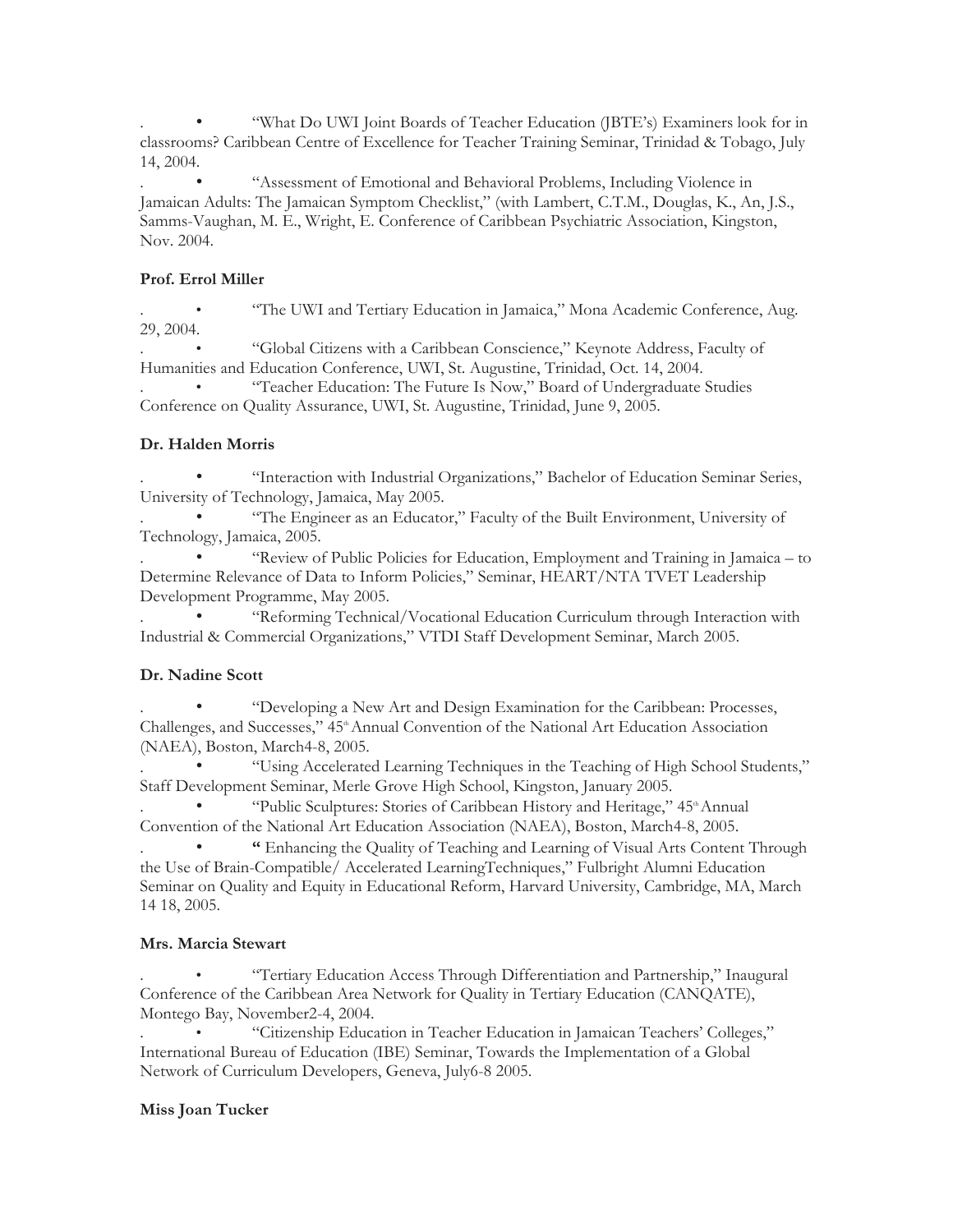. • "Toward Cultural Diversity in Music Education," with Anne Osborne, International Symposium of Arts Education, UWI, St. Augustine, Trinidad & Tobago, June 2005.

. • "Institutional Leadership: Influencing Students to Respond to the Changing Social, Cultural and Economic Paradigms of Professional Training," keynote address, Edna Manley College Staff Seminar, September 2004.

## **PUBLICATIONS**

#### **Books and Monographs**

### **IOE Publication Series, Vol. 1.**

\* EduVision: Enhancing Teaching and Learning through Partnership and Technology Innovation, edited, with an introduction, by **Errol Miller, Joan Tucker,** and **Halden Morris**. Kingston: Institute of Education, UWI, Mona, 2005. 173 pp.

### **Dr. Donna Chin Fatt**

\* Learning Outcomes for Early Childhood Development in the Caribbean: A Curriculum Resource Guide.With Rose

Davies. Kingston: University of the West Indies, 2005. 179 pp.

### **Mrs. Marceline Collins-Figueroa**

\* First Steps in Science: Pupil's Book – Year 4*.* With V. McClenan, R. Pottinger. Kingston: Carlong Publishers (Caribbean) Limited, 2005. 288 pp.

### **Dr. Lorna Down**

\* "Establishing Networks of Cooperation for Peace – Reflections on the UNESCO/Mico/IOE Literature for Sustainable Development Project." With Karen Morgan.<br>EduVision, ed. Errol Miller, Joan Tucker, and Halden In Morris. IOE Publication Series, vol. 1, 2005. Pp. 84 - 97.

## **Dr. Clement Lambert**

\* "Teaching Teachers to Teach Reading: A State of the Art Review." In State of the Art Reading Reviews. Caribbean Centre of Excellence for Teacher Training Monograph Series 1, ed. Errol Miller.

#### **Professor Errol Miller**

.\* Teacher Education and Information and Communication Technology. In EduVision, ed. Errol Miller, Joan Tucker, and Halden Morris. IOE Publication Series, vol. 1, 2005. Pp. 17 -43. .\* The University of the West Indies, Mona, and Tertiary Education in Jamaica. In Revising Tertiary Education Policy in Jamaica: Towards Personal Gain or Public Good, ed. Rheima Holding and Olivene Burke. Kingston and Miami: Ian Randle Publishers, 2005. Pp. 60 -103.

#### **Dr. Halden Morris**

\* How to Effectively Integrate Technology into Teacher Education. In EduVision, ed. Errol Miller, Joan Tucker, and Halden Morris. IOE Publication Series, vol. 1,128 -37.

#### **Dr. Nadine Scott**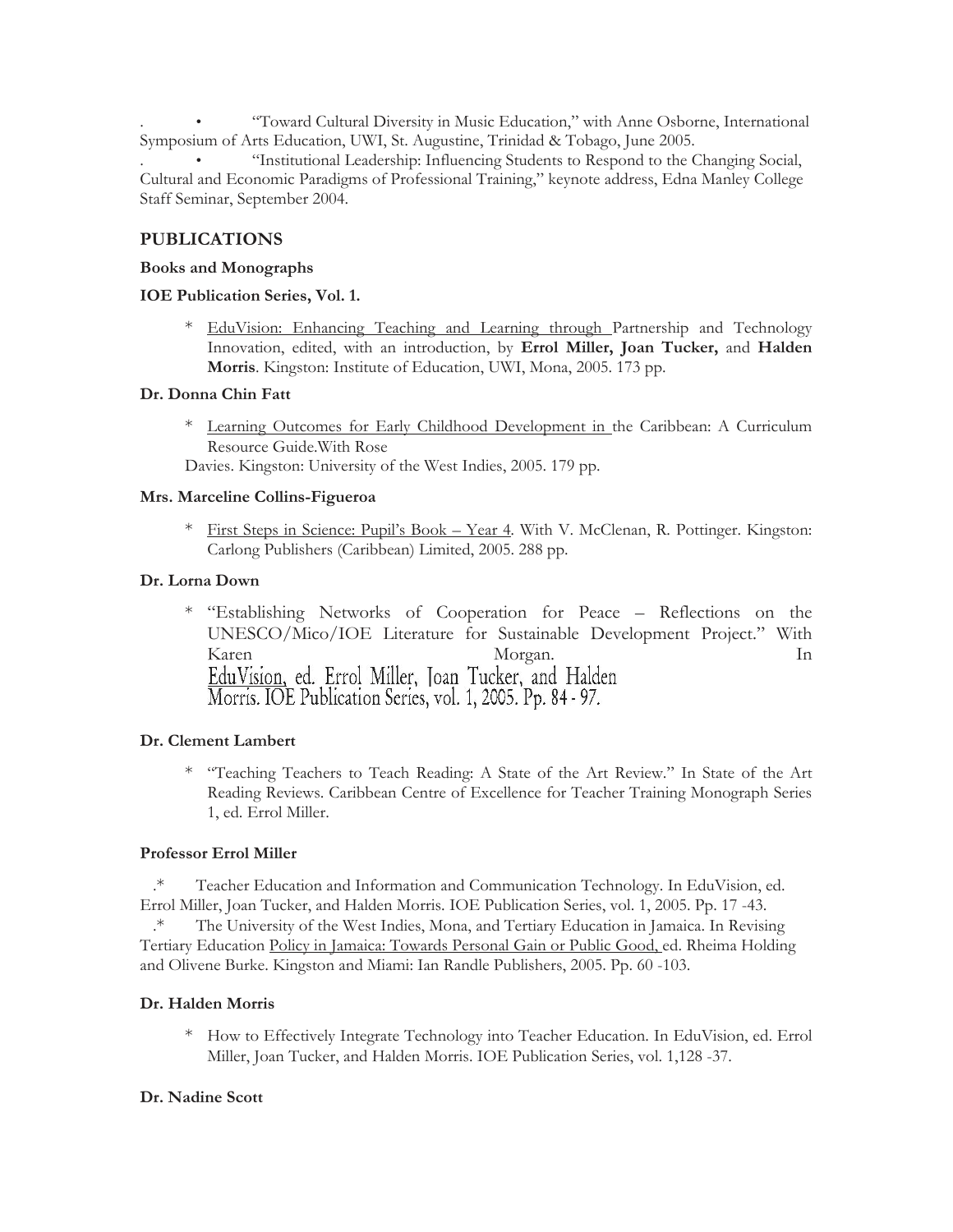- \* The Professional Development Protocol. With Thompson, B.; Buckle-Scott, L.; Walden, C.; Andrews, I.; and Wildeen,
- M. In EduVision, ed. Errol Miller, Joan Tucker, and Halden Morris. IOE Publication Series, vol. 1, 151 -70.

### **Mrs. Marcia Stewart**

\* "Quality Assurance in Teacher Education: Rationalization of Internal and External Interface." In EduVision, ed. Errol Miller, Joan Tucker, and Halden Morris. IOE Publication Series, vol. 1, 138 -50.

#### **Refereed Journal Articles Mrs. Vileitha Davis-Morrison**

\* Educating for Values, Attitudes and Character Development: Policy and Practice in the Formal Curriculum in Social Studies and History. With D. McCallum. *Caribbean Journal of Education* 25 (2).

### **Dr. Lorna Down**

.\* "Literature – A Classroom Tool for Transformation and Sustainability," *Caribbean Journal of Education* 25 (2): 91 -102.

.\* Towards a Profile of the Jamaican Literacy Specialist. With

C. Lambert. *Caribbean Journal of Education* (25) 1: 64 -88.

## **Prof. Hyacinth Evans**

- \* "Pre-primary to Primary Transitions Pilot Project." With
- P. Ashby and M. Thorbourne. *Caribbean Journal of Education* 25 (2): 156 -64.

#### **Dr. Clement Lambert**

\* Towards a Profile of the Jamaican Literacy Specialist. With L. Down. *Caribbean Journal of Education* (25) 1: 64 -88.

#### **Technical Reports Dr. Earl Brown**

\* Survey of Employers' Perceptions of Graduates of the University of the West Indies (2004). With Marcia Stewart. 55 pp. For Board for Undergraduate Studies; undertaken at the 3 campuses.

#### **Mrs. Vileitha Davis-Morrison**

\* Report of College Lecturers' Needs for Further Education (with Hyacinth Evans). Institute of Education, UWI, Mona, 24 pp. July 2005.

#### **Prof. Hyacinth Evans**

.\* Report on the Primary to Pre-primary Transitions Pilot Project (with Penny Ashby and Marigold Thorburn). Submitted to UNICEF November 2004. 40 pp.

.\* Report of College Lecturers' Needs for Further Education (with V. Davis-Morrison). Institute of Education, UWI, Mona, 24 pp. July 2005.

## **Dr. Lorna Down, Dr. Clement Lambert, and Mrs. Ceva McPherson-Kerr**

\* Violence in Jamaican Schools and the Impact of the Change from Within Project. 109 pp.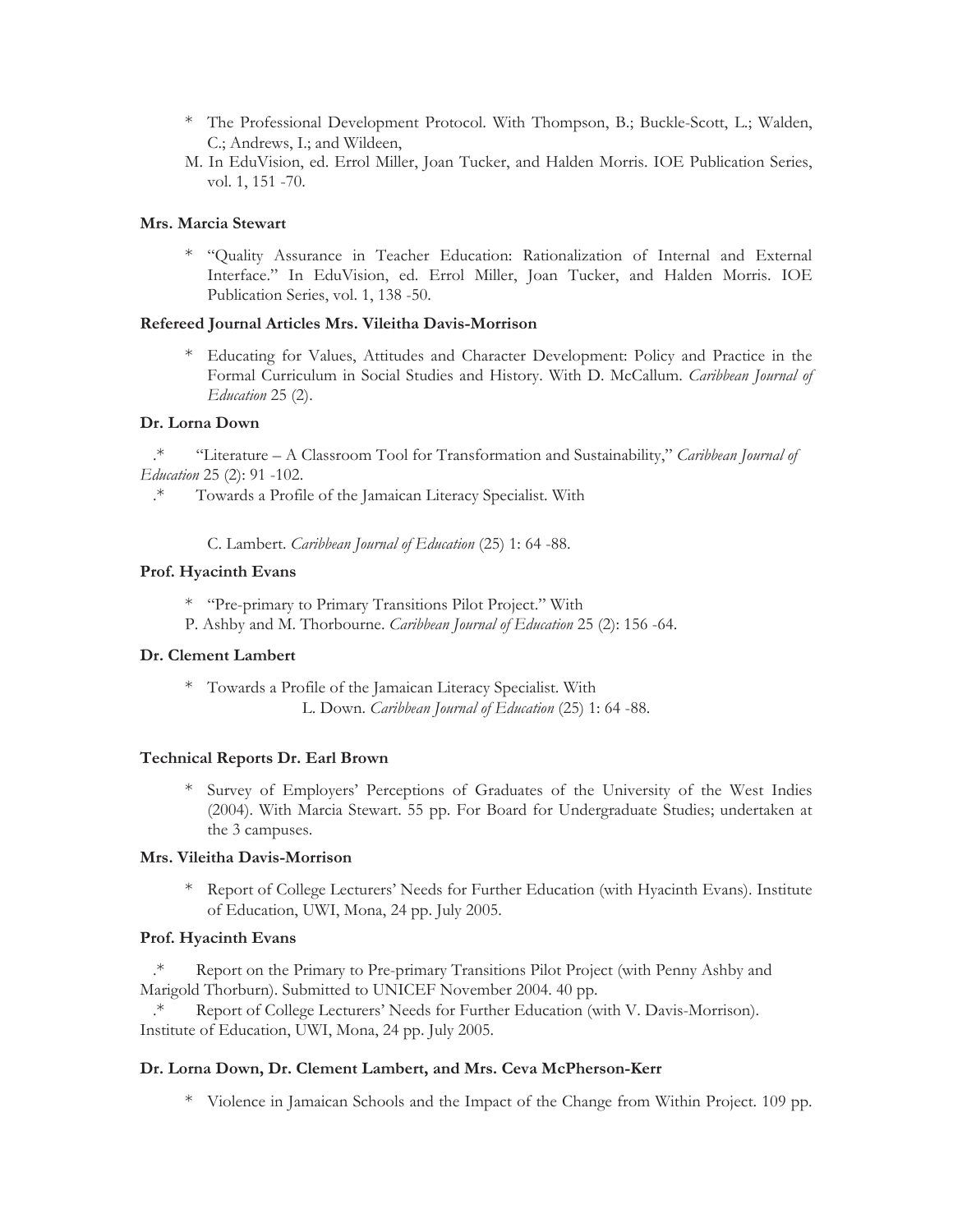2005.

## **Moses Peart**

.\* Computers in Schools for Learning Improvement: An Evaluation of the National Housing Trust's 25th Anniversary Project *–* Phase I, 33 pp., 2003; Phase II, 31 pp., 2005.

.\* School Improvement Planning & Training Manual. National Council on Education (NCE) New Horizons for Schools Project; sponsored by USAID. Pp1-9&1-24.

.\* Technology in the Classroom: A Report on the Organization of American States (OAS)/Ministry of Education, Grenada sponsored project – "Technology-rich Planning & Software Evaluation for Classroom Uses" – (Report & Materials). Pp.1-24&1-32.

## **Mrs. Marcia Stewart**

.\* Survey of Employers' Perceptions of Graduates of the University of the West Indies (2004). With Earl Brown. 55 pp. For Board for Undergraduate Studies; undertaken at the 3 campuses.

.\* Survey of the Perceptions of the Final Year Students of the University of the West Indies on Their Experience at the University (2004). With Monica Brown. 54 pp. For Board for Undergraduate Studies.

## **PUBLIC SERVICE**

## **Miss Vilma Charlton**

- 4<sup>th</sup> Vice President, Jamaica Amateur Athletic Association;
- .– Director, Carreras Sports Foundation;
- .– Member, Jamaica Physical Education Association, National Sports Council
- .– Representative, Women's Committee North America, Central America and Caribbean Region;
	- .– Jamaica Representative, World Olympic Association;
	- .– IAAF Lecturer, Track & Field Officiating.

## **Mrs. Marceline Collins-Figueroa**

.– Commissioner, National Commission on Science and Technology, Office of the Prime Minister;

.– Member, Executive Committee, National Environmental Education Committee

## **Mrs. Vileitha Davis-Morrrison**

- .– Assistant Chief Examiner, Caribbean Examinations Council (Social Studies);
- External Examiner, Community Council of Jamaica;
- .– Red Cross Volunteer;
- .– Member, Geography Teachers' Association of Jamaica;
- .– Member, American Studies Association of Jamaica, Health and Family Life Education:

Tertiary Technical Working Group (Caribbean).

## **Dr. Lorna Down**

.– Co-chair, Caribbean Regional Network, Sub-network of UNESCO International Network for Reorienting Teacher Education to Address Sustainability.

- Judge, JCDC Literary Arts Competition; Book Industry Association of Jamaica Awards;
- .– Member, UNESCO International Network for Reorienting Teacher Education to Address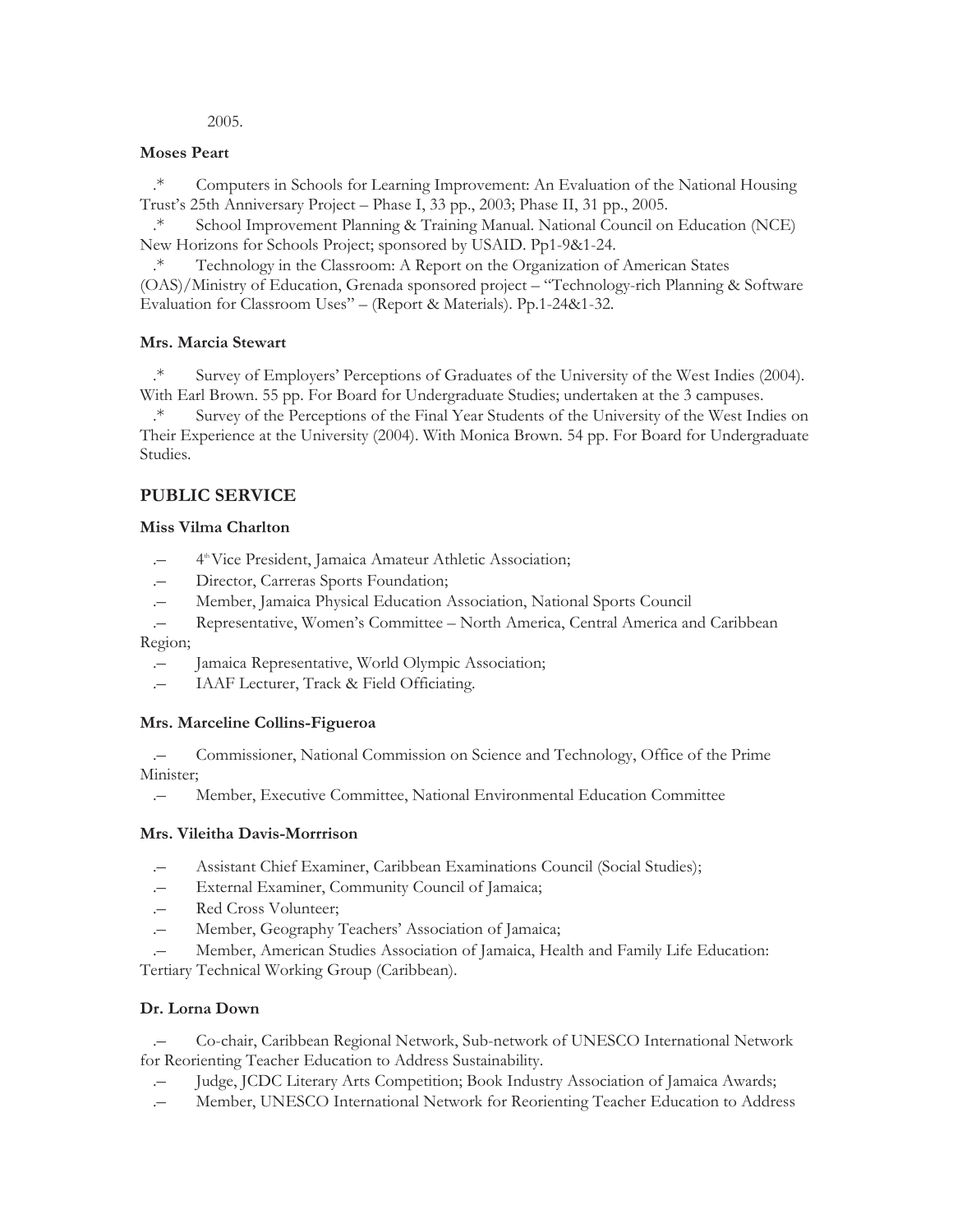Sustainability;

.– Member, Planning Committee, Global Higher Education for Sustainability Online Toolkit/Resource Centre;

.– Member, Editorial Board, *Journal of Teacher Education & Training (*Daugavpils University, Latvia); CXC English Panel.

## **Dr. Carol Hordatt Gentles**

- .– Consultant, Development of BFA Programme in Drama, Edna Manley School of Drama
- .– Chairperson, Lowe River Primary and Junior High School Board of Management.

## **Dr. Clement Lambert**

.– Member, Advisory Committee, Ministry of Education & Culture Literacy Improvement Initiative Committee.

.– Team leader, The development of strategies to achieve full literacy in Jamaica: A joint initiative of JAMAL, PIOJ and the Correctional Services.

.– Primary Education Support Project National Consultant to Develop Literacy Intervention Strategies for Grades 1-3.

.– Post-Hurricane Ivan literacy materials replacement specialist, Caribbean CETT/Joint Board of Teacher Education Foundation.

## **Mrs. Ceva McPherson-Kerr**

.– Member, Morant Bay High School Board;

Member, Steering Committee, Wolmer's High School for Girls Parents and Teachers' Association.

## **Prof. Errol Miller**

.– Trustee, Lady Mico Charity, London.

.– Jamaica Representative, Association of Electoral Authorities of Central America and the Caribbean.

.– Chairman of the Board, Youth Opportunity Unlimited.

.– Chairman, Electoral Advisory Committee; Selection Committee, Chancellor Hall's Super Lion Award.

- .– Vice-Chairman, Mico Foundation,
- .– Chairman, Finance Committee.

.– Member, American Studies Association; Fulbright Scholars Association; Inter-American Committee on Standards for Distance Education, Washington;

.– Microsoft Central American and Caribbean Regional Advisory Committee.

## **Dr. Halden Morris**

– Chief Examiner, Caribbean Examinations Council (CXC)

– Caribbean Advanced Proficiency Examination (CAPE), Electrical and Electronics Technology.

.– External Examiner, Council of Community Colleges of Jamaica – Digital Communication Systems and Circuit Analysis,

- .– Chairman, Region 3, Area 9 of the Institute of Electrical & Electronics Engineers,
- .– Member, Board & Chairman of the Finance Committee, Overseas Examinations Office.
- .– Member, Board of Studies, Caribbean Maritime Institute.